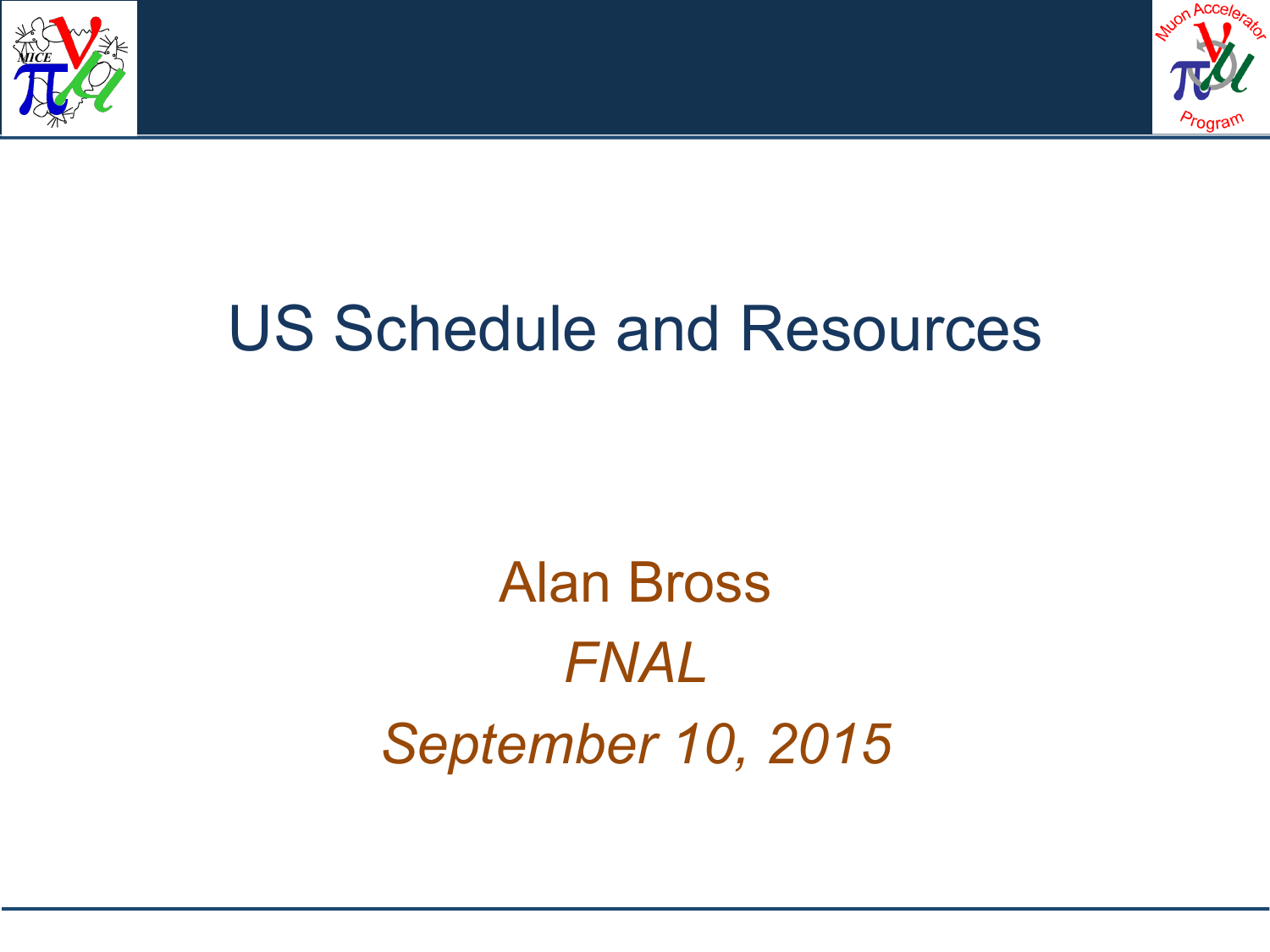

## Cooling Demo US Deliverables



- LiH central absorber – Delivered and at RAL
- LiH secondary absorbers (2)
	- Will be procured by STFC with coordination help from US
		- Reduces "noise" hits from RF emission in Fiber Trackers
- RF Modules (2)
	- Completion of Test program in MTA on Single-Cavity Test System
		- Production coupler tests
	- Cavities, Tuner system, RF power couplers and vacuum vessels
	- "Primary" RF module vacuum system
- Partial Return Yoke extension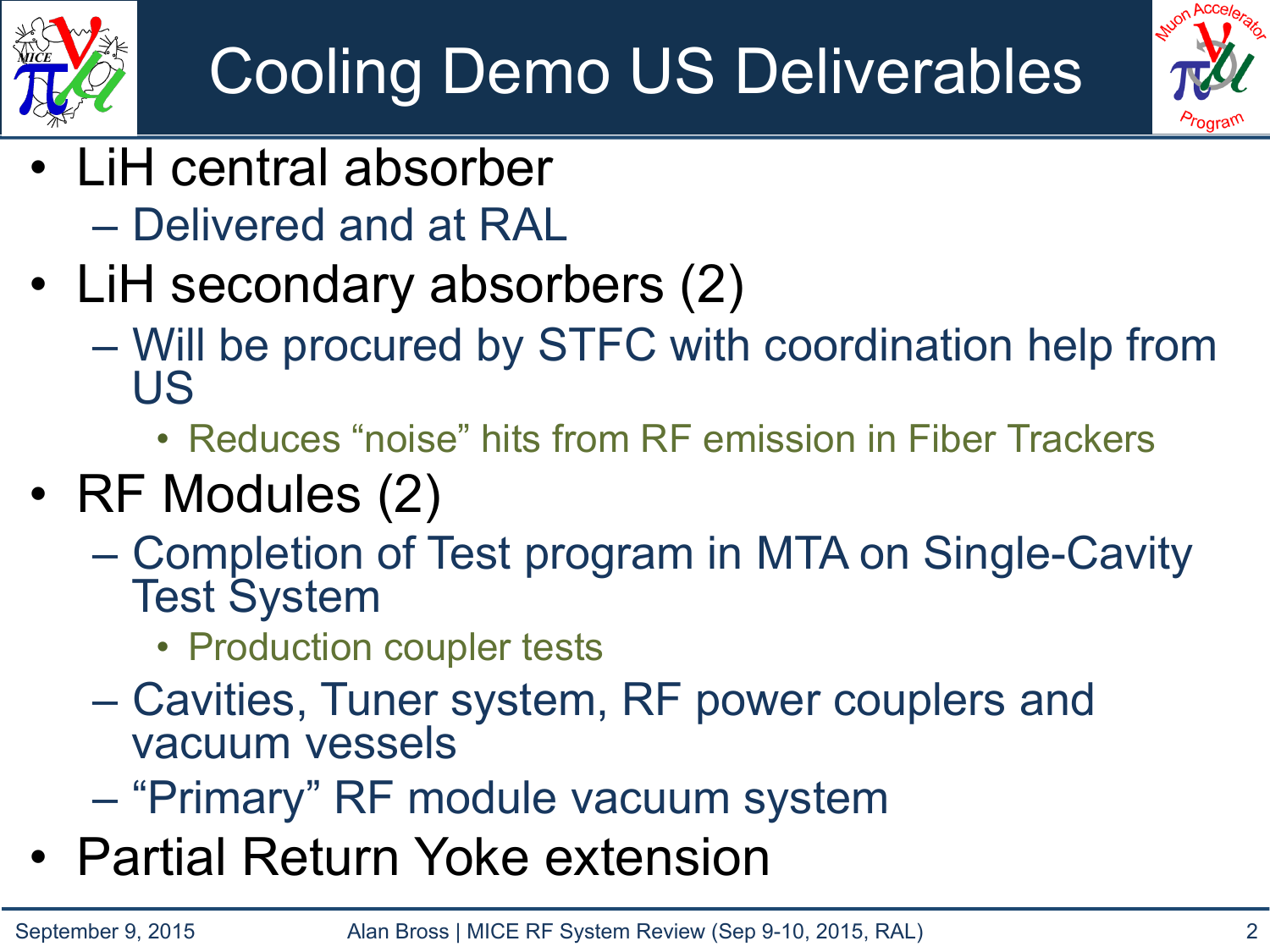



- RF vacuum modules
	- Out for fabrication
		- Keller Technology built prototype
		- Due (both) first week of December
- Derun reported on the details of the RF module fabrication
- Terry has reported on the status of the RF module vacuum system
- Partial Return Yoke extension out for fabrication – Steel in US
	- $-$  Fabrication complete  $\sim$  mid November, 2015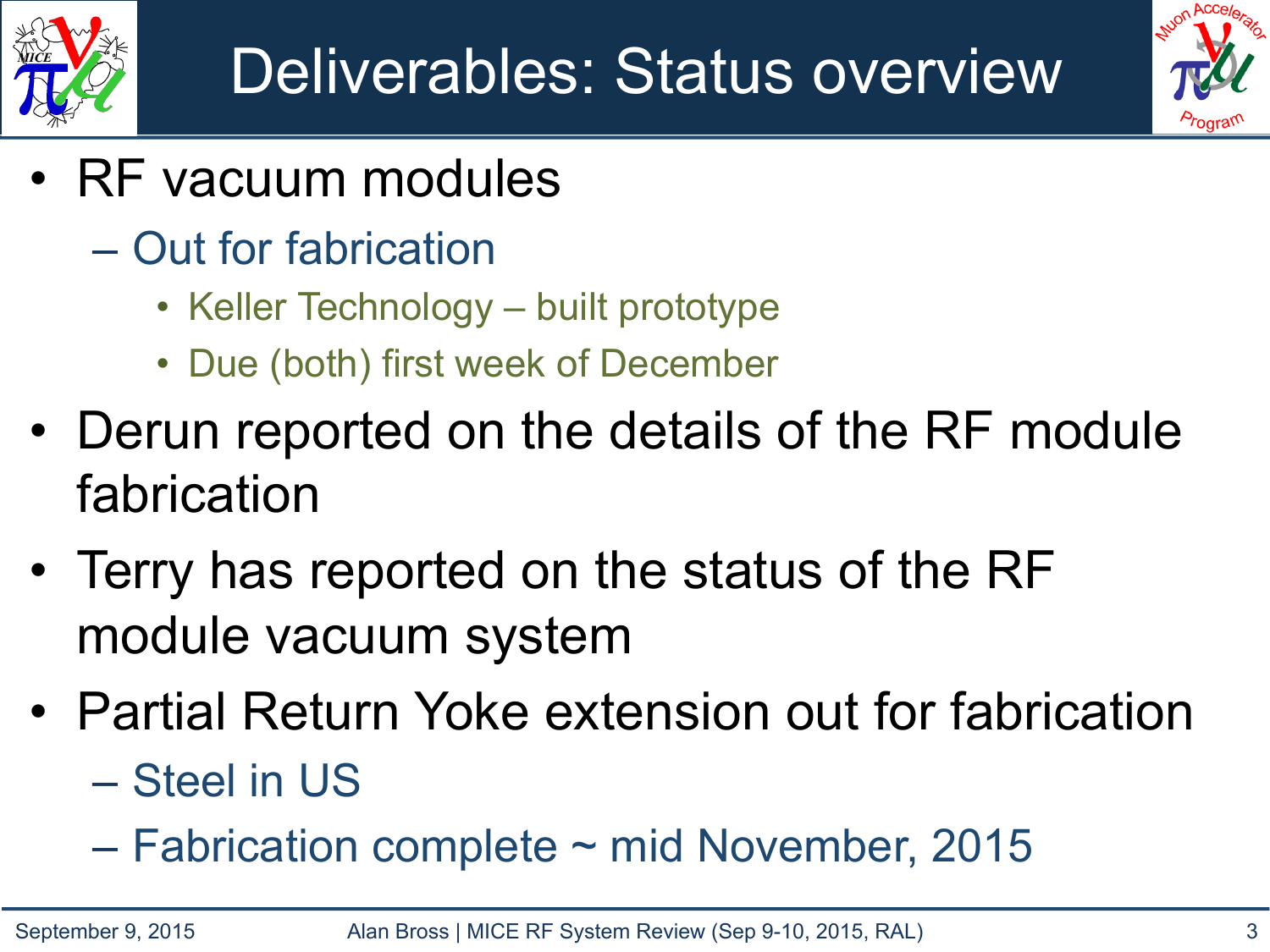



| <b>Task Name</b>                                                                                 | <b>Start</b>       | Finish            | Duration         |                                                                                                                                                                                                                               |
|--------------------------------------------------------------------------------------------------|--------------------|-------------------|------------------|-------------------------------------------------------------------------------------------------------------------------------------------------------------------------------------------------------------------------------|
|                                                                                                  |                    |                   |                  | 2013<br>2014<br>2015<br>2016<br>2017<br>2018                                                                                                                                                                                  |
|                                                                                                  |                    |                   |                  | 0tr 1   0tr 2   0tr 3   0tr 4   0tr 1   0tr 2   0tr 3   0tr 4   0tr 1   0tr 2   0tr 3   0tr 4   0tr 4   0tr 4   0tr 4   0tr 1   0tr 2   0tr 3   0tr 4   0tr 1   0tr 2   0tr 3   0tr 4   0tr 1   0tr 2   0tr 4   0tr 1   0tr 2 |
| - MICE Construction                                                                              | <b>Mon 10/3/11</b> | Fri 3/30/18       | 1628 d           |                                                                                                                                                                                                                               |
| <b>+ MICE Final Step Baseline Design</b>                                                         | Thu 8/14/14        | Wed 1/7/15        | 97 d             |                                                                                                                                                                                                                               |
| <b>E MICE RF Design, Fabrication and Testing</b>                                                 | Mon 10/3/11        | <b>Mon 5/8/17</b> | 1404 d           |                                                                                                                                                                                                                               |
| MICE RF Design, Fabrication and Testing - Roll-Up                                                | Mon 10/3/11        | <b>Mon 5/8/17</b> | 1404 d           |                                                                                                                                                                                                                               |
| + MICE Engineering Oversight                                                                     | Wed 10/1/14        | Fri 9/30/16       | 503 d            |                                                                                                                                                                                                                               |
| MICE RF System Component Design                                                                  | Wed 10/1/14        | Thu 9/10/15       | 237 d            |                                                                                                                                                                                                                               |
| <b>+ RF Vacuum Vessel Design</b>                                                                 | Wed 10/1/14        | Thu 9/10/15       | 237 d            |                                                                                                                                                                                                                               |
| <b>E MICE RF Cavity Fabrication (Production)</b>                                                 | <b>Mon 10/3/11</b> | Fri 3/25/16       | 1123 d           |                                                                                                                                                                                                                               |
| + 201 MHz Cavity Body Preparation (Production)                                                   | Thu 10/30/14       | Wed 2/4/15        | 63 d             | ᅮ                                                                                                                                                                                                                             |
| + 201 MHz Cavity Electro-polished (Production)                                                   | Thu 2/5/15         | Tue 3/24/15       | 34 <sub>d</sub>  | ᡂ                                                                                                                                                                                                                             |
| E 201 MHz Actuator Fabrication (Production Units)                                                | Wed 10/1/14        | Mon 10/26/15      | 269 d            |                                                                                                                                                                                                                               |
| <b>E 201 MHz Coupler Fabrication (Production Units)</b>                                          | Wed 1/28/15        | Mon 10/26/15      | 190 d            |                                                                                                                                                                                                                               |
| + 201 MHz Ceramic RF Window (Production)                                                         | Mon 10/3/11        | Mon 10/3/11       | 1 d              |                                                                                                                                                                                                                               |
| + 201 MHz Be Cavity Iris Window (Production)                                                     | <b>Mon 10/3/11</b> | Mon 10/3/11       | 1 d              |                                                                                                                                                                                                                               |
| + Additional MICE Beamline Bellows for Final Step                                                | Thu 10/1/15        | Fri 1/29/16       | 80d              |                                                                                                                                                                                                                               |
| <b>E Additional MICE Beamline Bellows for Final Step Shipped to the UK</b>                       | <b>Mon 2/1/16</b>  | Fri 3/25/16       | 40 d             | نص                                                                                                                                                                                                                            |
| L4 - [Complete] - All RF Parts (Except Couplers) for RF Modules Ready                            | Mon 10/26/15       | Mon 10/26/15      | 0 <sub>d</sub>   | ۰                                                                                                                                                                                                                             |
| <b>E MICE RF Vacuum Vessel Fabrication</b>                                                       | Thu 5/21/15        | Fri 1/8/16        | 158 <sub>d</sub> |                                                                                                                                                                                                                               |
| <b>+ RF Vacuum Vessel Fabrication</b>                                                            | Thu 5/21/15        | Fri 1/8/16        | 158 <sub>d</sub> |                                                                                                                                                                                                                               |
| <b>+ RF Vacuum System Assembly &amp; Test</b>                                                    | Wed 6/10/15        | Fri 1/8/16        | 145d             |                                                                                                                                                                                                                               |
| $\equiv$ RF Module#1 & RF Module#2 Assembly                                                      | Mon 5/4/15         | <b>Mon 5/8/17</b> | 506 d            |                                                                                                                                                                                                                               |
| <b>E RF Module#1 &amp; RF Module#2 Integration</b>                                               | Mon 5/4/15         | Tue 5/31/16       | 271 d            |                                                                                                                                                                                                                               |
| E RF Module#1 & RF Module#2 Preparation for Shipment to RAL                                      | Tue 3/15/16        | <b>Mon 5/9/16</b> | 40 d             | بجن                                                                                                                                                                                                                           |
| $\Box$ RF Module#1 & RF Module#2 Shipping to RAL                                                 | Tue 4/12/16        | Tue 6/7/16        | 40 d             | جص                                                                                                                                                                                                                            |
| RF for RF Module#1 Shipment to UK (LBNL - M&S) (Air Shipment)                                    | Tue 4/12/16        | Mon 5/2/16        | 15d              | O۱                                                                                                                                                                                                                            |
| L4 - [Ready] - RF Module#1 Shipment to UK (Air Shipment)                                         | Mon 5/2/16         | Mon 5/2/16        | 0 <sub>d</sub>   | ≮                                                                                                                                                                                                                             |
| L4 - [Required] - RF Module#1 Shipment to UK (Air Shipment)                                      | Mon 5/9/16         | Mon 5/9/16        | 0d               | ◆                                                                                                                                                                                                                             |
| RF for RF Module#2 Shipment to UK (LBNL - M&S) (Air Shipment)                                    | Tue 5/10/16        | Tue 5/31/16       | 15d              | Ø.                                                                                                                                                                                                                            |
| L4 - [Ready] - RF Module#2 Shipment to UK (Air Shipment)                                         | Tue 5/31/16        | Tue 5/31/16       | 0 <sub>d</sub>   |                                                                                                                                                                                                                               |
| L4 - [Required] - RF Module#2 Shipment to UK (Air Shipment)                                      | Tue 6/7/16         | Tue 6/7/16        | 0 <sub>d</sub>   |                                                                                                                                                                                                                               |
| L4 - [US Deliverable] - MICE RF Module#1 & RF Module#2 Arrives in UK (L3)                        | Tue 6/7/16         | Tue 6/7/16        | 0 <sub>d</sub>   | क                                                                                                                                                                                                                             |
| $E$ RF Module#1 & RF Module#2 Installation & Commissioning at RAL                                | Tue 5/10/16        | <b>Mon 5/8/17</b> | 250d             |                                                                                                                                                                                                                               |
| RF Module#1 Installation & Commissioning at RAL (LBNL - Resources)                               | Tue 5/10/16        | Mon 4/10/17       | 230 d            |                                                                                                                                                                                                                               |
| RF Module#1 Installation & Commissioning at RAL (LBNL - M&S)                                     | Tue 5/10/16        | Mon 4/10/17       | 230 d            |                                                                                                                                                                                                                               |
| RF Module#2 Installation & Commissioning at RAL (LBNL - Resources)                               | Wed 6/8/16         | Mon 5/8/17        | 230 d            |                                                                                                                                                                                                                               |
| RF Module#2 Installation & Commissioning at RAL (LBNL - M&S)                                     | Wed 6/8/16         | Mon 5/8/17        | 230 d            |                                                                                                                                                                                                                               |
| L4 - [US Commissioning Complete(UK)] - RF Module#1 & RF Module#2 Installation & Commissioning at | Mon 5/8/17         | Mon 5/8/17        | 0 <sub>d</sub>   |                                                                                                                                                                                                                               |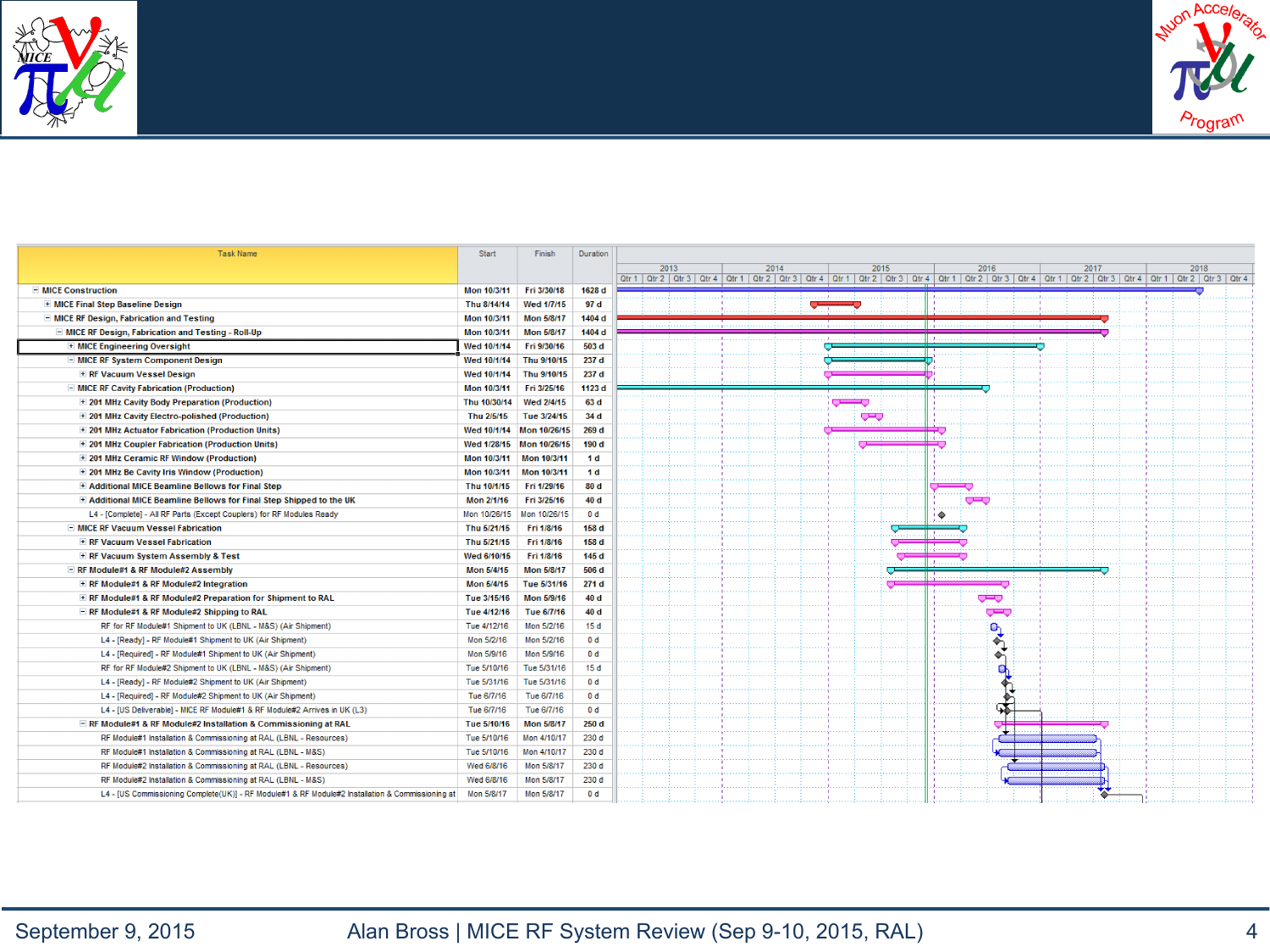





| <b>TASK</b>                                            | <b>DATE</b>      |
|--------------------------------------------------------|------------------|
| RF Module vacuum vessels delivered to<br><b>LBNL</b>   | December 2015    |
| First RF module arrives at RAL                         | May 2016         |
| Second RF module arrives at RAL                        | <b>June 2016</b> |
| Partial Return Yoke extension arrives at<br><b>RAL</b> | January 2016     |
|                                                        |                  |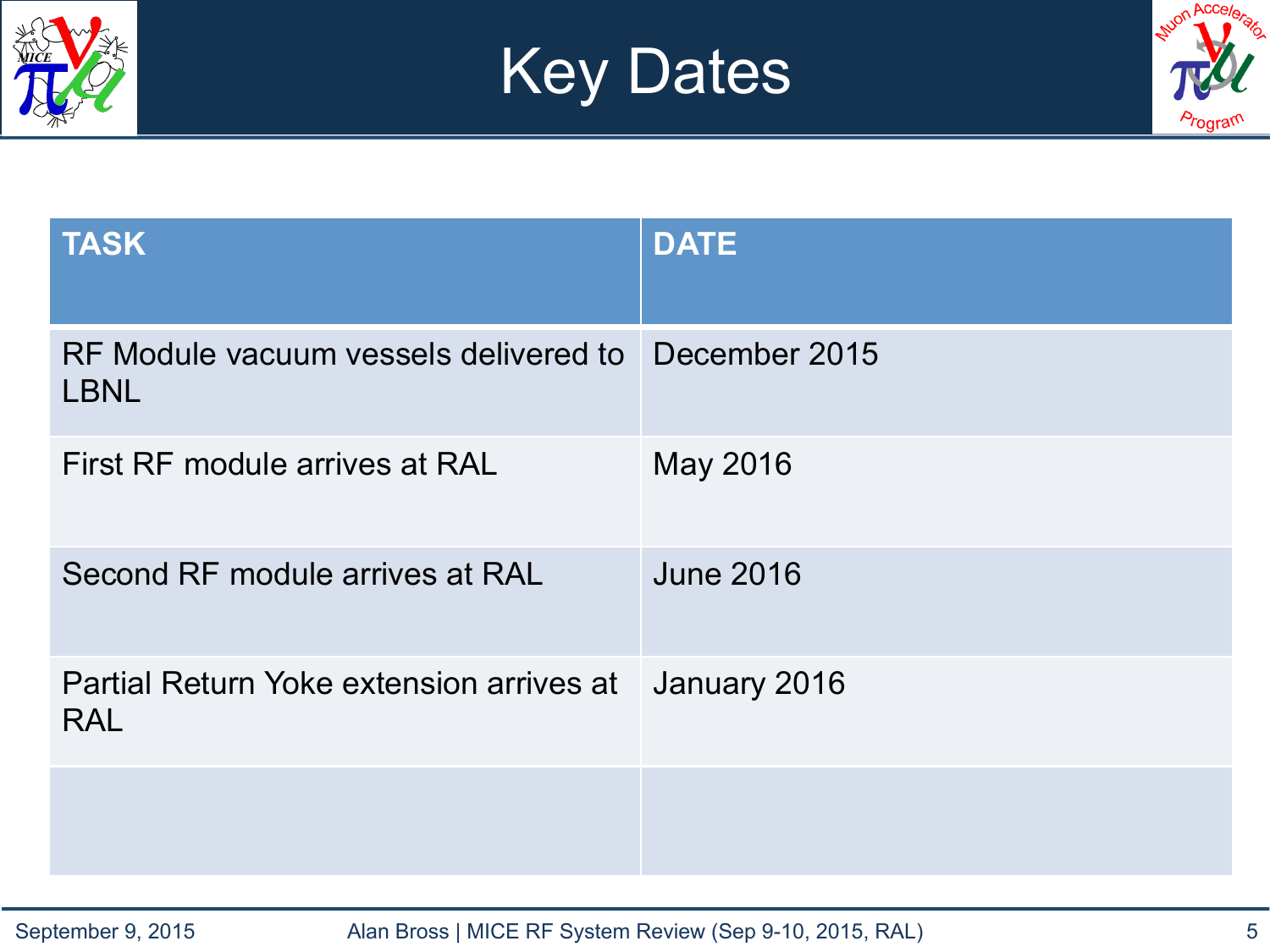

## Personnel on RF



| <b>Name</b>             | <b>Institution</b> | <b>Approx. MICE/MTA %</b> | <b>Activities</b>                         |                                                   |
|-------------------------|--------------------|---------------------------|-------------------------------------------|---------------------------------------------------|
| Technicians (RF Module) | <b>LBNL</b>        | 150%                      | <b>RF Module</b>                          |                                                   |
| <b>Pierrick Hanlet</b>  | <b>IIT</b>         | 25%                       | <b>Control System</b>                     |                                                   |
|                         |                    |                           | <b>Construction Mgmt,</b>                 | Total $\sim$ 12 FTE                               |
| <b>Alan Bross</b>       | <b>FNAL</b>        | 50%                       | Exp. Support                              | RF effort up to                                   |
| <b>Terry Anderson</b>   | <b>FNAL</b>        | 90%                       | RF Module Vacuum,<br><b>MTA Support</b>   | delivery @ RAL                                    |
| <b>Milorad Popovic</b>  | <b>FNAL</b>        | 80%                       | Exp. Support, RF<br><b>Module</b>         |                                                   |
| Mark Palmer             | <b>FNAL</b>        | 20%                       | <b>Construction Mgmt,</b><br>Exp. Support | $\sim$ 1 additional year<br>of effort for install |
| <b>Tim Loew</b>         | <b>LBNL</b>        | 50%                       | <b>RF Module</b>                          |                                                   |
| <b>Tianhuan Luo</b>     | <b>LBNL</b>        | 50%                       | RF Module, MTA<br>Support                 | & commissioning.<br>$\rightarrow$                 |
| Yagmur Torun            | <b>IIT</b>         | 50%                       | RF Module, MTA<br>Support                 | $~10$ FTE total                                   |
| Daniel Bowring          | <b>FNAL</b>        | 50%                       | RF Module, MTA<br>Support                 | (includes exp.<br>support)                        |
| Katsuya Yonehara        | <b>FNAL</b>        | 40%                       | <b>MTA Support</b>                        |                                                   |
| <b>Alfred Moretti</b>   | <b>FNAL</b>        | 40%                       | RF Module, MTA<br>Support                 | All personnel                                     |
| Dave Peterson           | <b>FNAL</b>        | 35%                       | RF System, MTA<br>Support                 | Identified except                                 |
| Derun Li                | <b>LBNL</b>        | 25%                       | <b>RF Module</b>                          | for Fermilab                                      |
| <b>Richard Krull</b>    | <b>FNAL</b>        | 10%                       | <b>Project Controls</b>                   | Postdoc (TBN'd)                                   |
| Ralph Pasquinelli       | <b>FNAL</b>        | 20%                       | <b>RF Module</b>                          |                                                   |
| <b>Peter Garbincius</b> | <b>FNAL</b>        | 15%                       | <b>Project Mgmt</b>                       |                                                   |

September 9, 2015 Alan Bross | MICE RF System Review (Sep 9-10, 2015, RAL) 6